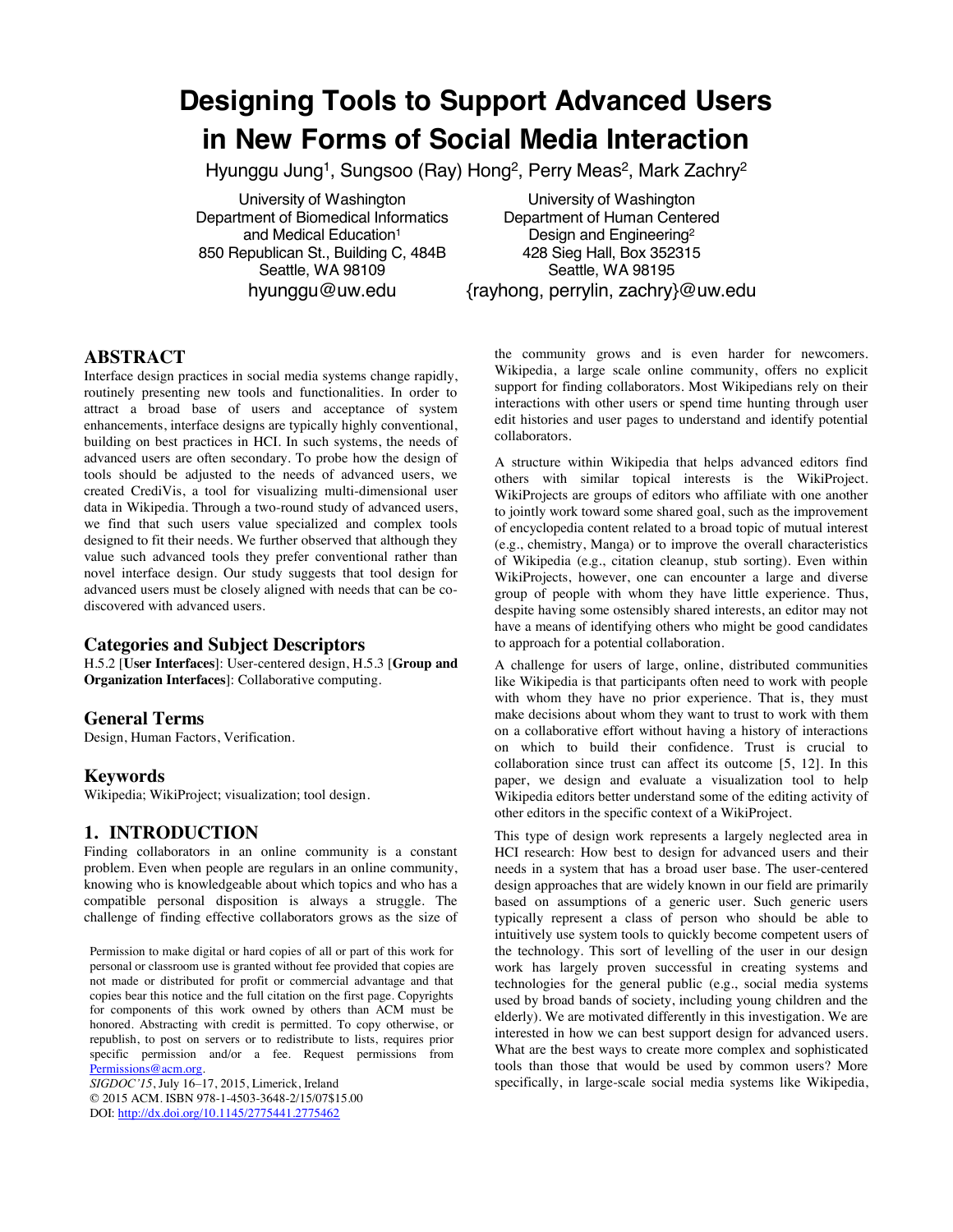what design approaches could be pursued to address that needs of advanced users?

A tool specifically designed to support Wikipedians as they search for a collaborator would be more specialized than most users of Wikipedia would require. Such a tool would address the needs of a niche in the user community occupied only by advanced users. The vast majority of Wikipedia users—those who use the system as an encyclopedic information resource—have no need for such a tool. Beginning editors, those who edit a page to add a detail to an article or to correct a typo, likewise have no need for such a tool. For these two types of users, the design of the system is largely right already. That is, the system is designed in a relatively intuitive way that serves the needs of information consumers and beginning editors. Advanced users, however, have different needs. Our interest is in how we can best discover those needs, how we can design novel tools via interactions with advanced users, and how we can understand the value of such designed tools in practice.

In the following sections we briefly review prior work that has addressed a challenge for advanced users, understanding and interpreting user activities in large scale online communities. We then describe our design process for creating a tool to support advanced users in Wikipedia, including how we established baseline community needs for such a tool, how we designed a tested a working prototype of a visualization tool, and how we worked with members of the community in two rounds of interactions to understand how the design of the tool would work in practice and how it would be valued by those for whom it was designed. We then conclude with recommendations for how to design new tools that correspond to the needs of an advanced user community.

# **2. DESIGN TO SUPPORT TRUST AND COLLABORATION IN DISTRIBUTED COMMUNITIES**

As a social media system, Wikipedia is a remarkable success. It is a success both in terms of providing valued information to millions of people worldwide, but also in terms of facilitating the social process of aggregating and presenting this information. The work of creating Wikipedia is open to all individuals with access to the Internet. As such an open, social system, Wikipedia has a broad and highly diverse body of users. Design for such a broad and diverse user base is clearly challenging.

Among these users are several thousand users who regularly engage in varied forms of work [10] to make and maintain the encyclopedia. Many of these editors engage in complex work in the system, which routinely brings them into social interactions with others. These interactions can be contentious [2], but more often the parties involved seek opportunities to work collaboratively. The needs of these advanced users—that is individuals who are proficient with system tools and who also need to achieve complex work tasks cooperatively—presents a challenge for those who would design appropriate tools.

Researchers study trust at the group or team level because trust can affect group performance. Previous research shows that high levels of trust impart positive attitudes within organizations, such as increased commitment to the group and high team satisfaction [5], and higher levels of autonomy within teams [12]. Traditionally, trust has been considered in the context of longterm relationships and establishment of trust has relied largely on

the history of a group over long-periods of interaction between members.

However, this view is problematic when studying distributed collaborative communities such as Wikipedia that rely on temporal collaboration involving anonymous collaborators [21]. In such non-traditional collaborative contexts, swift trust has been proposed as a form of trust occurring in temporary organizational structures, which can include rapidly formed groups or teams [19]. In swift trust theory, a group or team assumes trust initially and later verifies and adjusts trust beliefs accordingly. Researchers have used swift trust theory as a lens for understanding shortperiod trust in online communication and collaboration. One of the earliest studies examining how to create and maintain trust in distributed teams was conducted by Jarvenpaa [10], which demonstrated the effectiveness of swift trust while also noting its fragile and temporal nature. Zolin et al. [28] conducted a longitudinal study to understand cross-functional, geographically distributed teams. Their study revealed that people build trust based on initial impressions of trustworthiness that stabilize over time. Hung et al. [9] suggested an integrated model of trust that encompasses both traditional forms of trust relationships and swift trust, observing that both can easily be found in virtual teams. Li et al. [14] studied the relationship between team individuals' status or performance and trust. These studies illustrate the need to visualize individual work characteristics within a specific work context. Our tool adopts that perspective by visualizing Wikipedia editors' work within the context of a given WikiProject. Swift trust can be influenced by some qualitative aspects as well. Lankton [13] studied how interpersonal and corresponding technologies distinctively affect trust on Facebook. Schumann et al. [24] concluded that presenting potential collaborators' relevant information elements, such as domain expertise and personal hobbies, could enhance trust. While we appreciate the potential value of a rich qualitative view of individuals when making a trust decision, our tool implements an incremental step in this direction. Our tool focuses on exposing a select version of expertise specifically in the context of a WikiProject.

Taken together, this prior work suggests a tight relationship between trust and the experiential quality of distributed collaboration. As such contexts proliferate, we will benefit from new research into how swift trust among participants in large online systems could facilitate collaborative relationships.

# **3. DESIGN TO SUPPORT COLLABORATOR RECOMMENDATIONS**

Meaningful contributions in Wikipedia happen through collaboration. Understanding how to facilitate and enhance both the quality and quantity of collaboration is vital to Wikipedia's future success. However, many Wikipedia studies have focused on increasing individual motivation or individual total contributions almost to the exclusion of what we know about the attraction people have to working with others.

The challenges of making social recommendations, recommendations of people instead of artifacts, were outlined in prior work by Terveen & McDonald [27]. The majority of work related to social recommendation systems has been focused on getting people who need specialized information connected to people who have expertise. Several studies have considered the motivations and techniques for recommending people in an organizational setting [6, 18, 22, 23, 26]. Some work has considered scientific productivity as a form of profile to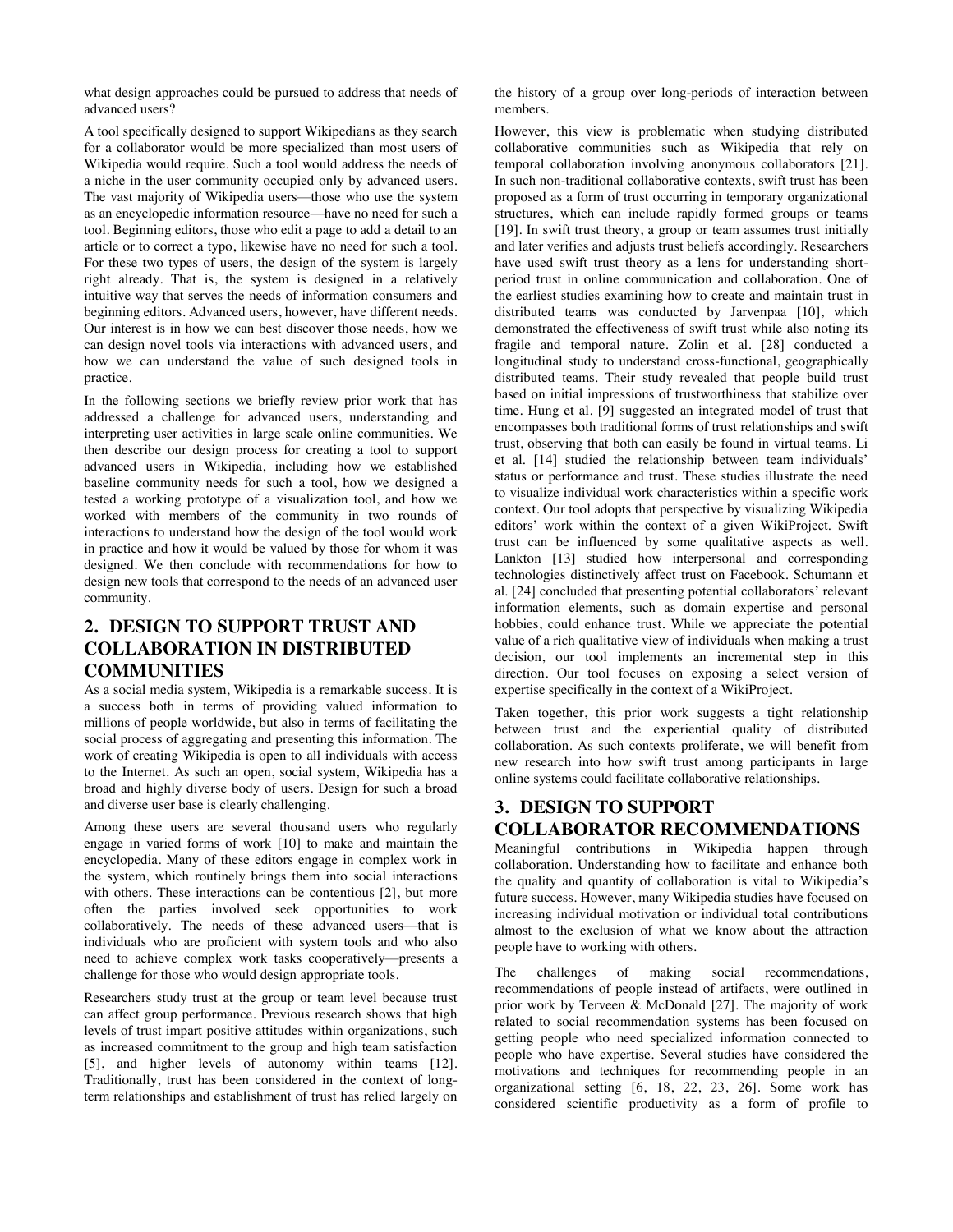recommend collaboration within the scientific community [1]. Cohen and Ebel, for example, suggest a keyword-based recommendation system for scientific social networks [4].

Another approach to collaboration is presenting the status of potential collaborators. McDonald suggests the need for ways to recommend experts in groupware systems and also identifies contextual considerations when designing a recommendation system, such as perceived trade-offs and user control of social matching [17]. Still other researchers have investigated collaborator recommendations via activity-awarding in distributed systems. Heck, for example, pursues this approach to recommending potential collaborators in knowledge-intensive organization, such as academia [8]. Lim et al. built a system for activity awareness and suggested that activity awareness could help users glean more about what their collaborators are doing [15]. In many cases, these researchers investigated means to support interdisciplinary research or academic collaboration. However, mechanisms for recommending collaborators in massive online communities like Wikipedia are not sufficiently studied.

# **4. DESIGN PROCESS FOR DEVELOPING CREDIVIS**

In order to create an appropriate design for the advanced users of Wikipedia who seek to find collaborators, we engaged in a process that had us interacting with the community at several junctures. As described below, this process involved listening to the community before any design work was started, creating a sophisticated tool that addressed special needs, putting the tool in front of community members and having them use it in actual work tasks, and using community feedback to refine the tool and then re-study its use with actual community members. In essence, we attempted to involve members of the community in an approximate co-design process in an effort to design a tool that would be valued by advanced users.

# **4.1 Preliminary Research to Establish Needs**

The design of our tool was motivated by the community. In order to understand the wants and needs of experienced Wikipedians, we conducted two rounds of focus group studies with active editors who maintained their own user pages in Wikipedia. In these discovery-oriented studies, experienced Wikipedians were asked to identify what they most desired to know about other Wikipedians when making decisions about how to interact and collaborate with them online. Our findings led to a series of editor-related metrics that reflected what experienced Wikipedians wanted to know about each other's editing actions when deciding how to interact online.

The list of things Wikipedians desired to know about each other's previous editing actions was extensive, including 28 unique items. We analyzed this list, identifying a set of four highly rated information elements confirmed by a majority of the study participants. We subsequently initiated a design process in which we created a visualization tool that could present this four-part, multidimensional data in a single visualization. The visualization tool was also designed to be suitable to a context of work valued by the experienced Wikipedians, contributing to work organized in the context of a WikiProject.

# **4.2 User Studies to Develop Design and Measure Value**

We evaluated the tool through a set of structured interviews with experienced Wikipedia editors. These interviews were framed around a set of scenario-driven activities that prompted editors to first demonstrate their normal techniques for finding collaborators and then to use our tool to find potential collaborators. We analyzed the transcripts of the interviews and interactions with the visualization from screen capture recordings to reflect on the design of our tool and its value for advanced users of Wikipedia.

## *4.2.1 Design of the user study*

In our study, experienced Wikipedia editors used our visualization tool to explore potential collaborators in the context of WikiProjects. We conducted the study in two rounds. In round 1, 16 experienced Wikipedians worked the CrediVis tool had designed, performing scenario-driven tasks with it. In round 2, 5 additional experienced Wikipedians used a redesigned version of the CrediVis tool to perform the same set of scenario-driven tasks.

We recruited our participants from a broad population of editors affiliated with existing WikiProjects. Individuals interested in participating in the study were required to speak English. All potential participants were screened to ensure that they were active editors, and that they were engaged in the kind of projectbased, collaborative work that our visualization was designed to support. All participants were between 18 to 70 years old, and included a mix of female and male participants. Although all participants were English speakers (and active editors of the English version Wikipedia) they resided in locations around the globe: Asia, Europe, North America, and Oceania.

# *4.2.2 Facilitating/Preparing the Study*

For our institutional review board (IRB)-approved study, we recruited participants through both Wikipedia and Facebook. All study sessions were conducted via synchronous remote connections in which participants interacted with the research team via screen and audio channel sharing with Google Hangout. We used screen capture software to record their interactions with the tool and their accompanying audio. Participants also provided feedback via web-based forms, which included questions about their experiences and observations related to their use of the tool as well as questions to measure satisfaction and confidence in the tool's support of their work. Study sessions lasted about one hour, during which participants worked through three scenarios.

#### *4.2.3 Scenarios*

Our user study engaged Wikipedians in a series of scenario-based activities to help us understand their existing practices related to finding a collaborator and how our visualization tool might support or expand their practices. In our first scenario (Scenario 1), we asked participants to read a description of CrediVis and explore the tool. The main goal of Scenario 1 was to elicit initial thoughts on CrediVis. Our second scenario (Scenario 2) was divided into two different tasks. The first task (Scenario 2A), we asked participants to demonstrate their typical procedure for finding potential collaborators in Wikipedia to understand how these Wikipedians currently find collaborators. For the second task (Scenario 2B), we asked participants to use our visualization tool, CrediVis, to identify potential collaborators. This task was designed to conduct further comparative analysis between their method(s) with and without CrediVis and to help familiarize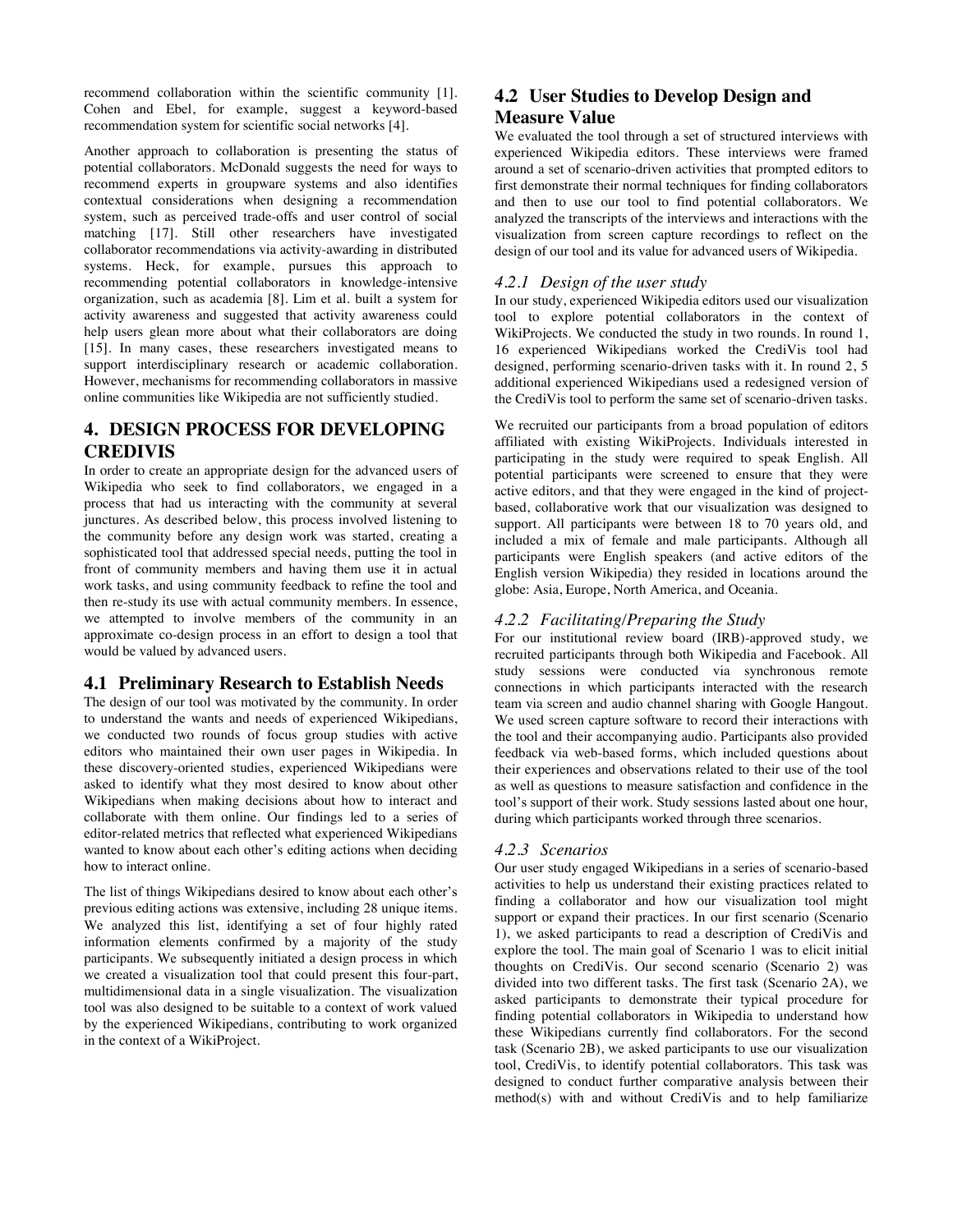

**Figure 1. Initial design of CrediVis System, including (a) animated orbital visualization of potential collaborators, (b) summary of the four metrics represented in the CrediVis visualization**

participants with the features and functions of the tool. For the final scenario (Scenario 3), we asked participants to engage in a task that required finding several collaborators who have specific domain knowledge pertaining to different WikiProjects. Using the tool, participants identified multiple potential collaborators to fulfill the goals presented in the scenario.

By observing participants' behaviors through these three scenarios and by soliciting their thoughts and reflections during and after the scenario-driven activities, we were able to identify features of current practices and possible new means of identifying potential collaborators for project-based work in Wikipedia. Our participants, thus, were treated as close allies and invaluable informants in the development of our tool design.

# **5. UNCONVENTIONAL TOOL DESIGN APPROACH TO ADDRESS A UNIQUE USE CASE**

The tool we designed, CrediVis, is a mechanism for advanced users to visualize 4 different editing behavior characteristics of other Wikipedians. The tool functions as a visualization displayed in the context of a Wikipedia page in the WikiProject namespace. WikiProjects are self-organized work groups within Wikipedia that share a common interest in performing some type of joint task, such as improving articles related to a topic like chemistry or improving formatting consistency across all articles in the encyclopedia. Our tool was designed to allow visitors to any given WikiProject a mechanism for learning about the prior work of the most active editors affiliated with the project. The tool was thus focused on contexts within Wikipedia that require extensive collaborative interactions between multiple, advanced Wikipedians to complete a series of related tasks.

# **5.1 Overview of Design**

CrediVis originally adopted a radial, orbital metaphor where multiple objects representing WikiProject editors orbited around a central point that represented a specific WikiProject domain. Our design was inspired by Johnson and Lackoff, who advanced the

idea of an image-schematic model within the HCI community. We also took design inspiration from prior research by Blackwell, who explored the visual metaphor of a solar system-like orbital that users could drag to support engagement and creativity during tasks [3].

We mapped four visual channels: 1) total # of edit - magnitude of the circle, 2) quality of articles edited - density of the circle, 3) reverted ratio - distance from the center, 4) number of edits within 3 months - radial velocity. Figure 1 provides a visual summary of this design.

For CrediVis, we deployed an animation effect to give agency to the recent contributions of the editor (the number of edits within 3 months). Radial velocity is not a traditional way to express metrics in the information visualization community since users cannot perceive absolute values via animated velocity. However, animation has a strong attention-drawing effect and expressing recent activity through animated velocity matches image and schema. We hypothesized that velocity would be perceived as intuitive by participants despite the lack of precision.

# **5.2 User Study 1**

The first user study involved 16 participants from across the world who were advanced or expert users. The study was conducted over the course of six months, starting in November 2013.

# **5.3 Results**

#### *5.3.1 Tool design flawed*

The novel design of the tool created confusion for participants. Participant comments revolved around a set of common issues: excessive visual complexity, unmet information needs, unsupported information seeking practices, and conflicting mental model of participants with behavior of the tool.

*Excessive visual complexity.* The complexity associated with displaying multidimensional data using different and succinct visual channels proved to be a barrier for participants using the tool. Participants had to keep track of four different metrics each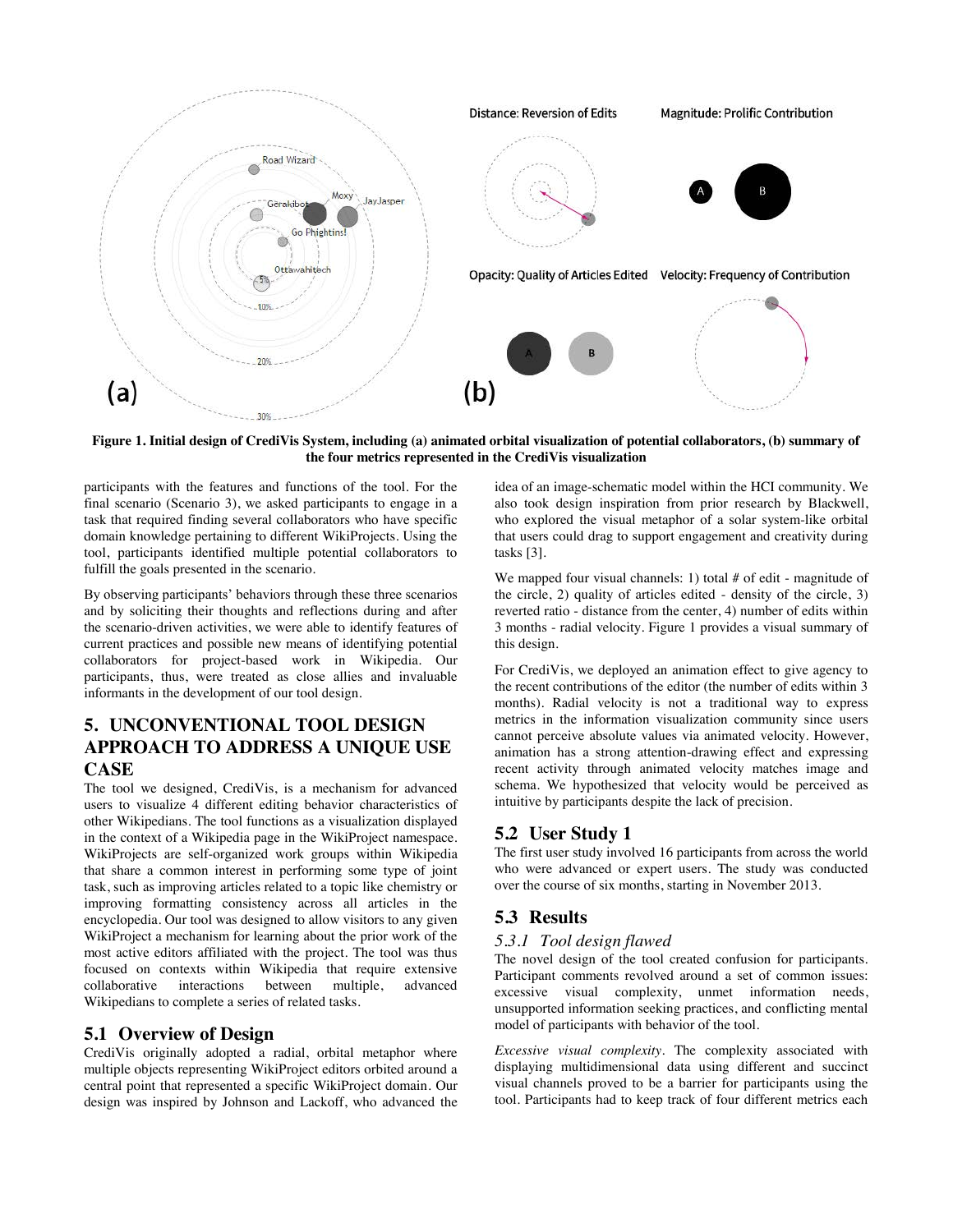with a unique visual channel when using the tool to evaluate potential collaborators. Some participants found it difficult to memorize what each of the visual cues stood for without having to repeatedly read the tool's description.

Additionally, the radial visualization proved to be a barrier in the tool's interpretability. Overlapping orbits created visual clutter and obscured other important visual channels. For instance, some participants noted that they were not able to select many of the orbital nodes due to the overlapping and overcrowded orbits. Participant (P)1.8 and others noted that overlapping, overcrowded orbits affected the readability of visual elements and created further excise: there were "too many circles near the center of the graph."

The radial velocity used to represent the recent activity of an editor, while designed with the intention of being attentiongrabbing to reflect the importance of an editor's recent activity, was unintuitive, drew too much attention, and obscured potentially useful information. P1.4 observed, "Angular velocity is hard to determine if the circles move around in different places." We recognize that angular motion is not appropriate for this very important visual channel.

*Unmet information needs and unsupported information seeking practices.* In seeking and selecting potential collaborators, participants actively sought additional user information that our tool did not provide. Almost all participants attempted to click on visualization nodes believing they would be linked to the user pages of recommended potential collaborators. The information sought by participants included barnstars, behavioral records, good/featured article badges, and profile completeness. These informing elements were mentioned by participants as very important and often more important than other metrics for evaluating whether or not a Wikipedia editor would be an effective collaborator. Our tool did not address these information needs and did not support these common information-seeking practices among Wikipedia users.

This lack of additional information presented a barrier for participants when they were asked to identify potential collaborators using the CrediVis metrics alone. Participants like P1.12 were unsure whether metrics on the visualization tool would be beneficial or suitable for selecting collaborators and made clear the importance and value of other Wikipedia artifacts: "I am not sure that the variables in the tool are the best for determining who is a good collaboration partner. I would always want to evaluate someone's user page before reaching out to them."

We also observed the use of off-wiki spaces such as Facebook, Twitter, and Skype for collaborator-seeking. For instance, P1.2 said, "I have known some members for several years, and have become friendly to the extent that I would consider them friends. Again, the instant communication is helpful off-wiki." To collaborate on Wikipedia, P1.1 describes a method for collaborator-seeking: "The only other method I can think of is asking friends (who aren't wikipedia editors) over Skype/Facebook to read through what I've written and copyedit it."

*Conflicting mental models of participants with functionality of the tool.* Most participants believed that the visualization tool recommended potential collaborators based on an editor's specific contributions contextualized to each WikiProject. However, the

tool in its current form displays aggregate metrics that are not contextualized to each WikiProject but instead global throughout an editor's activity across Wikipedia. A handful of participants recognized this discrepancy and noted that without contextualized metrics, the tool was not as useful as they had hoped.

Other participants noted they were more influenced by their prior histories of interactions with other Wikipedians as opposed to metrics. P1.7 explained, "If I was operating in a topic area wellknown to me, I would be more influenced by my past interactions with those editors in selecting collaborators, i.e. it would override any metrics."

Participants also pointed the tool does not supported choosing a collaborator who may have specific niche interests in project subtopics or a collaborator who performs specialized project tasks—facets of WikiProjects that the tool did not capture. P1.8 noted "CrediVis appears to only give analysis of potential contributors at the WikiProject level, which may be too broad for my needs."

#### *5.3.2 Tool functionality supported*

Our initial user study also yielded some positive perceptions of the tool's utility in finding potential collaborators. By providing editors with an overview of potential collaborators, the visualization tool added utility and reduced time for accessing information required for identifying collaborators. P1.1 said, "It [CrediVis] provides a quick glance at an editor's history to gauge their suitability ... this tool gives a fairly good overview of each editor."

After using CrediVis to identify potential collaborators, participants described the added benefits of using the tool, such as reviewing an editor's user page and edit history. P1.14 when asked to compare his/her standard practices to collaborator finding using the tool said, "It would have been harder because I would guess based on [the] user page and talk page of user. The visual of the number of edits and impact is great to separate the wheat from the chaff." P1.3 also said, "The tool has a useful impact in the way that it allows me to easily have the information on my fingertips than do a search for it ... overall it makes matters a lot simpler."

Participants noted another benefit of the tool was the time saved in identifying potential collaborators. P1.1 who explained the value of time saving said, "I was able to fairly quickly find possible editors ... Without the tool I would have likely spent much longer looking for editors, having had to go round each wikiproject searching for editors." P1.7 said, "I find the metrics, being constrained to a topic area, to be a useful way to profile editors otherwise unknown to me."

When participants were asked whether they preferred their traditional methods for finding potential collaborators to using the visualization tool, participants had mixed responses. P1.14 expressed a preference for the tool, "I prefer CrediVis because I do not have to hunt and peck at finding a fellow editor that is trustworthy or is good. It makes it very simple."

At the same time, though, some participants did not find added utility in using the tool over their standard practices. P1.16 said, "I personally prefer looking via my social networks. I have a long history of working with people and I generally prefer to work with people I already know and trust."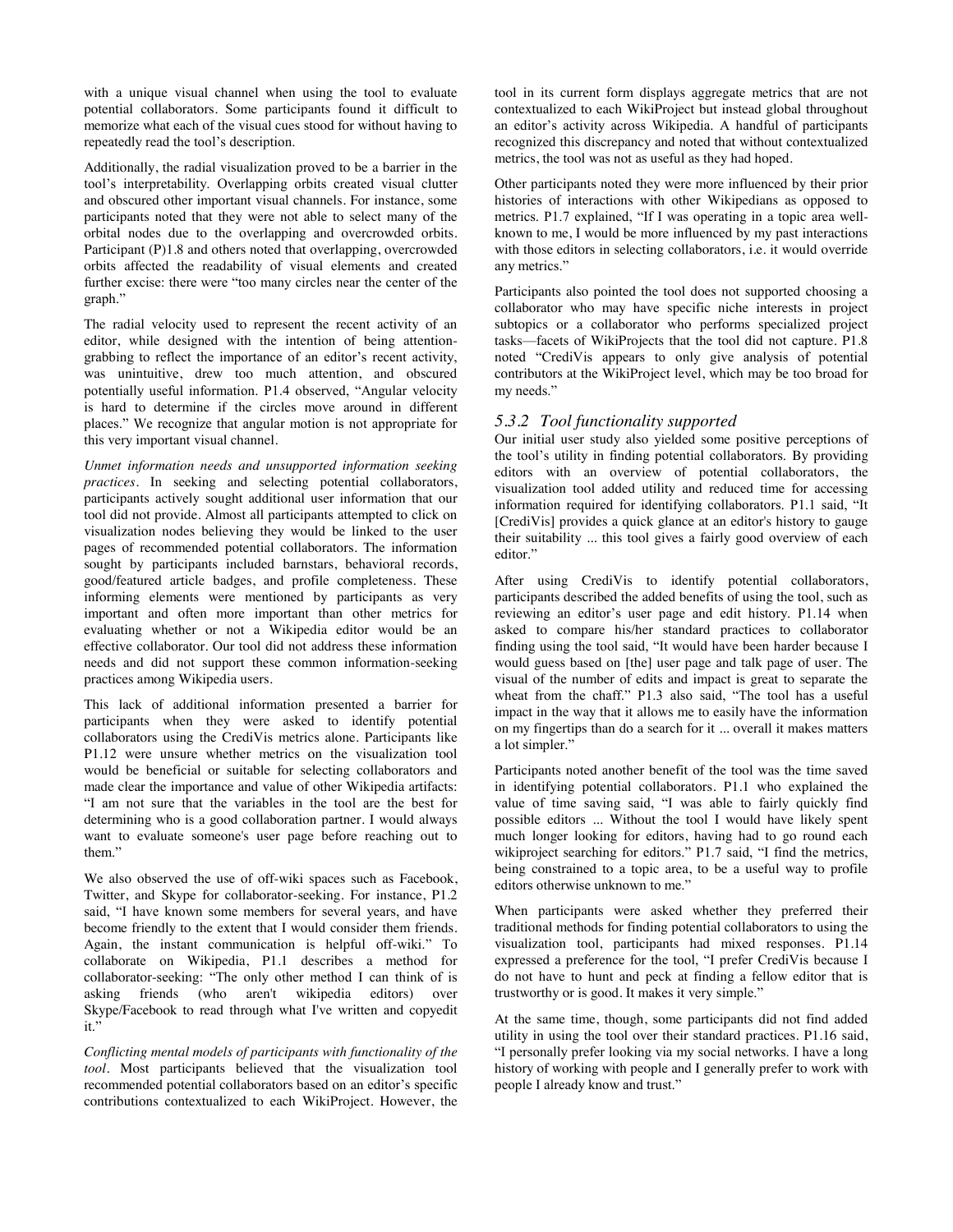

**Figure 2. Redesigned CrediVis visualization. In the example, the CrediVis interface is applied in the context of WikiProject Biography.**

#### **5.4 Analysis and New Design Direction**

From the first user study, we gained valuable information for the design. We discovered certain elements of the first design were not interpretable. We also discovered which design choices worked and could be retained in the future redesign of the tool. Further, we identified the most important information users sought that we would feature in the redesign.

#### *5.4.1 Editors want to see clear visual cues*

For future iterations of the tool, a metric legend with proper labels and definitions would be best suited for assisting users' understanding of the tool's features and functions without creating additional obstructing or distracting excise. For example, one out of six participants said that he/she needs a legend to remember what visual cues/metrics represent. P1.6 said, "I'd like to be able to, quickly and easily on the specific project related screen (e.g., finance) "refresh my recollection" of what I had read a few minutes earlier. E.g., a SHORT legend." Another participant preferred a tabular format to the radial visualization. P1.7 said, "I do not find the rotating circles to be a helpful visualization. A tabular format using colour or some other form of visualisation would make comparisons between editors easier."

#### *5.4.2 Editors seek descriptive information of potential collaborators*

While the CrediVis metrics may be useful, for participants they do not always give enough context for evaluating whether an editor will be a good potential collaborator. The study with our initial version of CrediVis suggest that future iterations of the tool integrate existing Wikipedia elements such as WikiProject pages and editors' history pages—sources of relevant information valuable in the search for desirable collaborators.

#### *5.4.3 Editors want to have additional functionalities*

Participants sought a different visual channel to visualize editor activity and wanted additional manipulative control over moving orbits that would reduce cognitive excise. P1.5 said, "A tabular format using colour or some other form of visualisation would make comparisons between editors easier."

Participants also wanted to control the exclusion criteria for the data displayed on the visualization. For example, participants wanted to filter out editors who did not meet a minimum edit count. Many participants also noted that the visualization tool displayed bots and non-registered editors denoted by an IP address, neither of which were capable of engaging in a meaningful collaboration.

# **6. NEW TOOL DESIGN USING CONVENTIONAL DESIGN APPROACHES TO SUPPORT**

### **6.1 Overview of the new tool design**

In the second round of the design, we shifted to a more conventional design. We used an x-y plane, a well-known technique for presenting visual information. For CrediVis, we used the x-axis to display each editor because this removed visual clutter associated with overlapping orbits (which was one of the main problems in the previous visualization). Then, we mapped the information into the following visual channels: 1) total  $#$  of edits - magnitude of the circle, 2) quality of articles edited density of the circle, 3) reverted ratio - colored flag, and 4)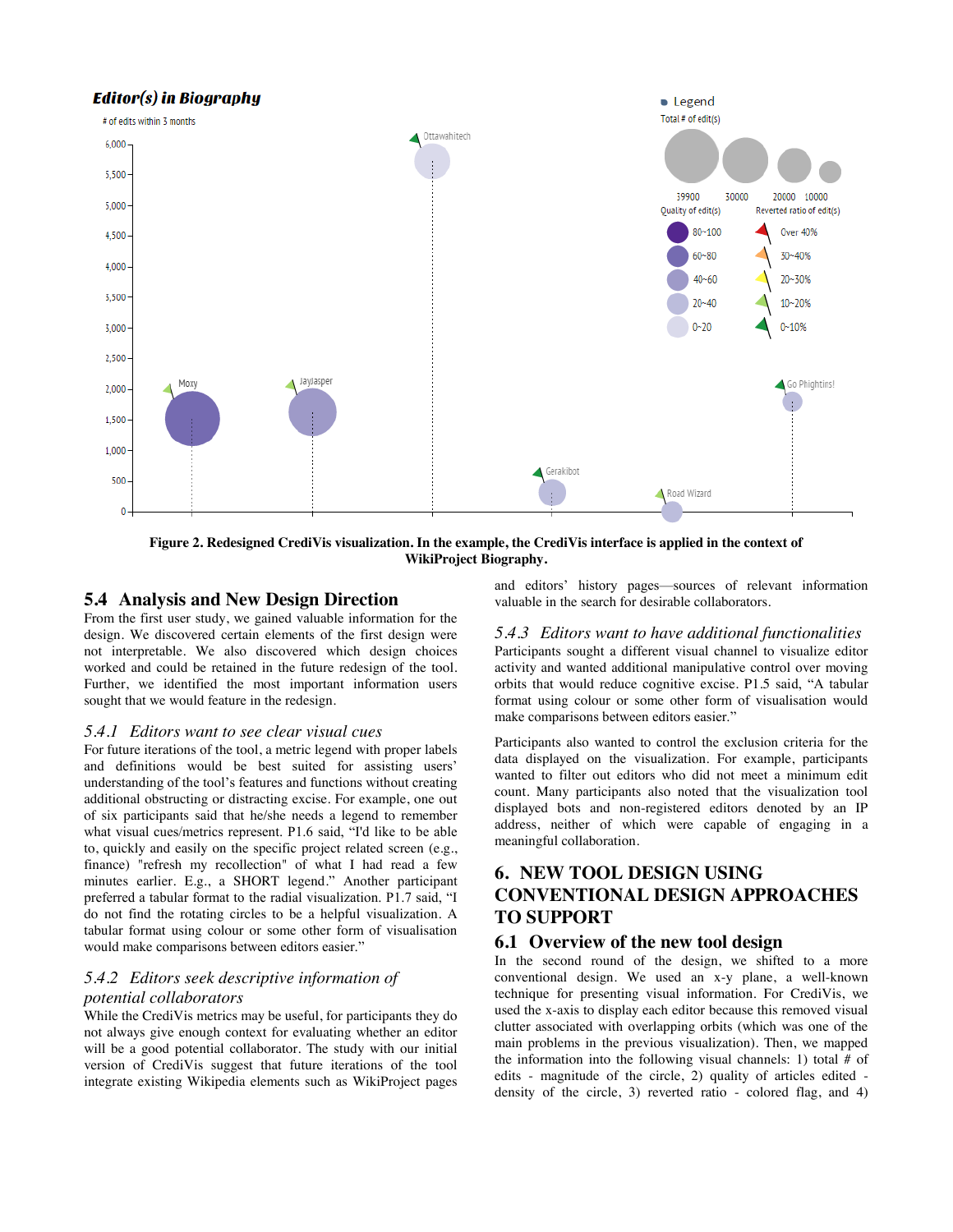|                    | Design 1 Study                                                                                                                                                                                                                                                                                                  | Design 2 Study                                                                                              |
|--------------------|-----------------------------------------------------------------------------------------------------------------------------------------------------------------------------------------------------------------------------------------------------------------------------------------------------------------|-------------------------------------------------------------------------------------------------------------|
| <b>Barriers</b>    | Difficult to understand and interpret radial visualization<br>Tool does not reflect mental model of what makes a<br>good collaborator<br>Visual clutter and information overload associated with<br>radial visualization<br>Tool does not provide link to Wikipedia userpages and<br>meet all information needs | Lack of in-depth description of how to use CrediVis<br>Visual glitches and malfunctioning controls          |
| <b>Preferences</b> | Recent edits is the most helpful metric<br>Metrics<br>provided<br>quick<br>to<br>are<br>easy<br>and<br>access/convenient<br>Good for newcomers                                                                                                                                                                  | Visualization could be resized for 13-inch screen<br>Detailed description could be represented with visuals |

**Table 1. Barriers and preferences when using CrediVis based on participant responses compared across studies 1 and 2**

number of edits within three months - y-axis. Figure 2 provides a visual summary of the new design.

We used Mackinlay's mapping strategy to prioritize the information that we present in the redesigned tool [15] to prioritize the visual information. Following this strategy, we used position to encode the most important information; we used area to encode the second important information, and we used color saturation to encode the information of third importance. In this new design, reverted ratio is also visualized, but now in the form of a flag in the visualization that has a differentiated color scale (red to green). We used this approach because an additional or auxiliary color-coded element can present the quantitative information without encoding a specific interpretive value (e.g., good or bad value).

The y-axis position of the nodes denotes the number of recent edits within three months, replacing the previously distracting cue of moving orbits.

The flag visual cue representing reverted ratio was created as an exploration of the fourth dimension to replace the problematic overlapping orbits. Because reverted ratio was considered the least useful of all the metrics, the relative small size and less obstructive design of the flags correlate to this new design decision. The flag minimizes that design element. Quality of articles edited and magnitude of contributions (total edits) maintain the same visual cues with slight modifications.

We incorporated a sort functionality to allow users to sort potential collaborators by any of the four metrics. We also decided to link user names in the visualization to the relevant Wikipedia user page—a function that participants from the first user study noted was needed to align with their standard information seeking practices.

# **6.2 User study 2**

Upon completing the redesign of the tool, we began planning for the second user study. User study 2 was conducted in August 2014 and involved 5 participants, all of whom were experienced Wikipedia users and met the same editor characteristic profile as the participants in the previous study.

# **6.3 Results**

#### *6.3.1 Tool design changes successful*

*Decreased barriers.* Participants reported few issues with using tool as illustrated in Table 1. There were a few small issues encountered with the new tool design, but overall it was more effective in supporting the collaborator-finding process. In contrast to first study responses, comments reflected minor design issues. When observing study participants performing our three scenarios, we noted both barriers and issues associated with how the designs supported their use of the tool. We counted as a barrier any design characteristic that made it difficult or impossible for participants to use the tool as intended. We counted as an issue any design characteristic that caused the participants to comment on a limitation of the design that they had to work around or that they suggested could be improved to make the tool more useful. As shown in Table 1, both barriers and issues are further subdivided into subcategories.

When using design 2, participants encountered far fewer barriers than they did with design 1 as shown in Table 1. We found the barriers of design 2 were associated with misinterpretation of visual cues and metrics and minor design quirks such as a lack of support for certain native screen resolutions. This observation supports the value of the design changes made between the two versions. It was also the case that fewer issues were identified with design 2.

#### *6.3.2 Tool functionality better supported*

*Increased accuracy.* When comparing the performance of our study participants in answering analytical questions using CrediVis, we observed notable improvements in their accuracy from design 1 to design 2. Two of our scenarios, Scenario 2B and Scenario 3, included four questions that asked participants to identify specific, correct Wikipedia users using the tool. Scenario 3 required a more sophisticated analytical process than the other.

Table 2 shows the average correct scores across the two user studies. Participants using the second design averaged higher scores than participants using the first design, illustrating that the new design led to higher performance and increased accuracy in identifying information.

*Increased satisfaction.* We asked participants whether CrediVis would help them find potential collaborators when editing Wikipedia. We found that all the participants mentioned that our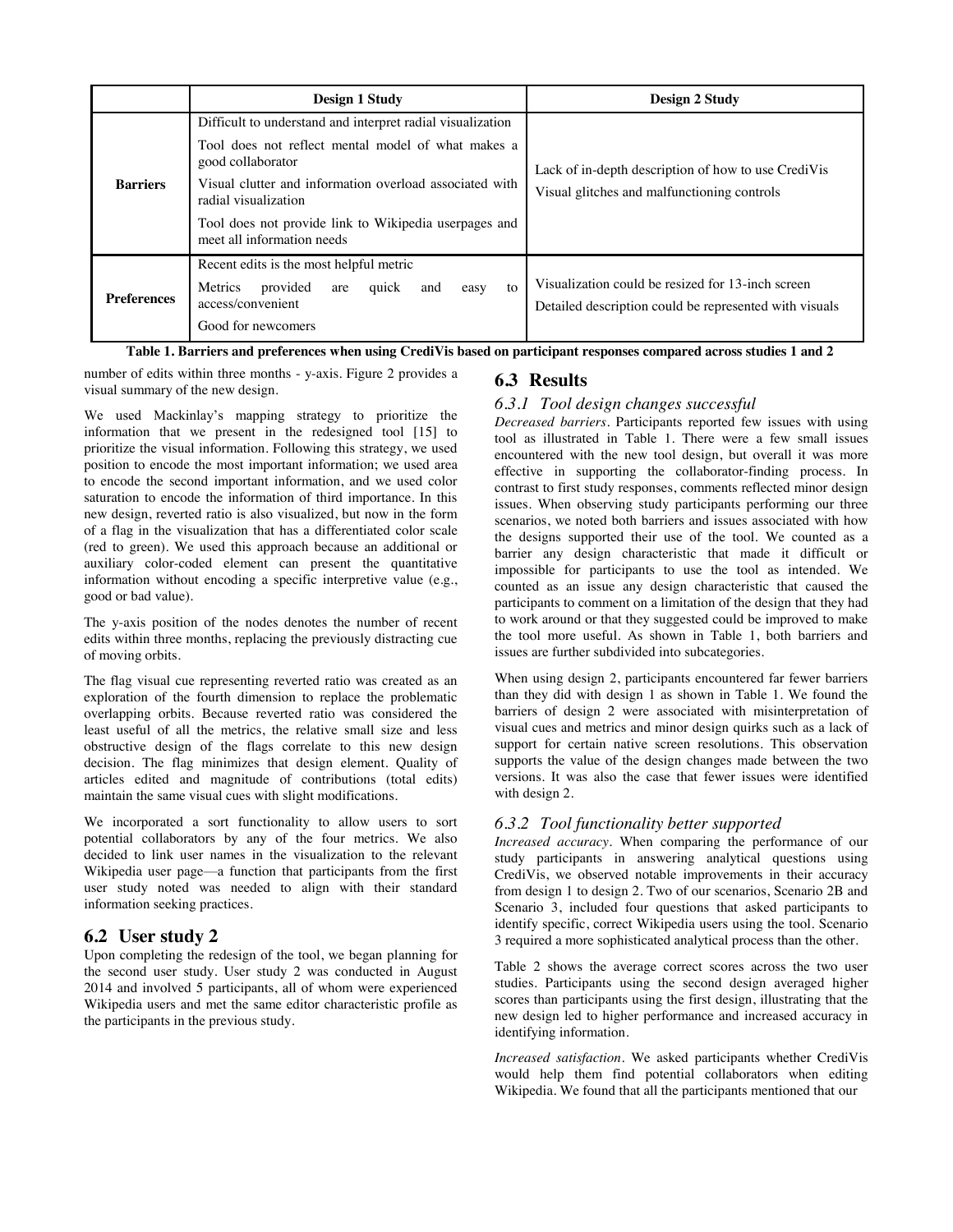| <b>Scenarios</b> | Design 1 Study | Design 2 Study  |
|------------------|----------------|-----------------|
| Scenario 2B      | 3.5/4(87.5%)   | $3.8/4(95.0\%)$ |
| Scenario 3       | 2.69/4(67.25%) | $3.6/4(90.0\%)$ |

**Table 2. Average score of scenario-based questions compared across study 1 and study 2** 

tool would help them identify potential collaborators. With the first version of CrediVis, only 7 out of 16 participants considered this tool to be useful, 4 participants did not think so. 5 participants responded that the tools would still need to be modified, although there were some items that would lead users to use it nevertheless. Table 3 illustrates the breakdown in responses between the first and second designs. As shown here, all participants using the second design reported they would use CrediVis again as a tool for collaborator-seeking.

## **7. DESIGN IMPLICATIONS**

From the results of both user studies and community feedback on the design of CrediVis, we realize that designing tools to facilitate collaboration-seeking for advanced users of social collaborative systems like Wikipedia must follow these principles: 1) provide a combination of activity/contribution statistics and descriptive information, 2) integrate with existing system features and functions, 3) support the formation of social networks and augment existing ones, and 4) design tools with conventional approaches.

Based on our work, we suggest that a future tool provide editors with a combination of editing statistics and descriptive information. In addition to illustrating editing statistics based on four key metrics, the tool could represent editors' prior experiences with new, richer metrics such as barnstar counts. Or, such information as if other editors have collaborated before or the number of articles a potential collaborator has worked on successfully with other editors before.

This leads us to recommend that the tool integrate with existing Wikipedia features and functions such as links to the talk pages of users or WikiProjects which would give added information and context to editors using the tool. Both of our user studies revealed that advanced Wikipedia editors tend to seek additional information from the talk page of users of WikiProjects and had favored, niche collaborative work contexts such as project subtopics and non-editing tasks.

We recommend that the tool also support or augment future or existing networks of collaborators. As observed, participants' prior personal connections were the most significant factor for them in identifying a list of collaborators, not aggregated metrics. Participants also utilized off-wiki spaces for collaborator-seeking. A tool in support of collaboration should enable users to maintain and develop robust social networks in support of collaboration.

In recognizing the short comings of the first design, we suggest that conventional design approaches be observed when designing tools for advanced users of social collaborative systems. In designing our first version of CrediVis, we adopted a radial visualization with an animation effect, which was an unconventional approach. However, this generated a number of issues in identifying collaborators. For instance, overlapping and overcrowded orbits reduced the readability of visual elements and

|               | Design 1 Study | Design 2 Study |
|---------------|----------------|----------------|
| Would use     | 7/16(43.75%)   | $5/5(100\%)$   |
| Would not use | $4/16(25.0\%)$ |                |
| Mixed         | 5/16(31.25%)   |                |

#### **Table 3. Responses whether participants would use CrediVis across study 1 and study 2**

generated extra work. Our first user study revealed that a radial visualization was unintuitive in interpreting the information CrediVis offered. Instead, our second version of CrediVis, representing potential editors on the x-y plane (a conventional approach), showed better performance. As illustrated in Table 1, we found fewer barriers in user study 2 than user study 1. Additionally, participants performed better when responding to scenario-based questions using the second design as shown in Table 2 and had higher satisfaction as shown in Table 3.

# **8. CONCLUSION**

In this paper, we described a two-round study of advanced users to design a multidimensional visualization tool for advanced users where such a tool did not exist. Through this investigation, we found that advanced Wikipedia editors value specialized and complex tools designed to fit their needs. Our study, however, has application beyond a tool created for advanced Wikipedians.

The primary contribution of this work is to advancing an understanding of designing for advanced users through a process of designing with the community. Designing with a community of advanced users is a cumbersome process, requiring the researchdesigners to engage with people out in the world. In addition, as our development process for CrediVis revealed, it was necessary to engage with the community at several junctures. We could not simply design and then seek summary evaluation from the community. We had to invest in the community before any design work was initiated and we had to listen to the community in more than one round of observations to realize a design that would be valued by them and would be functional. Such design pursuits are a worthwhile endeavor for the HCI community as systems become increasingly socially distributed and include increasingly diverse user bases.

# **9. ACKNOWLEDGMENTS**

This work is supported in part by the National Science Foundation under Grants IIS 0811210 and IIS 1162114. The authors thank Robert Brosman, Michael Gilbert, and David McDonald for their contributions to this project.

#### **10. REFERENCES**

- [1] Afzal, M. T., Latif, A., Saeed, A. U., Sturm, P., Aslam, S., Andrews, K., and Maurer, H. 2009. Discovery and visualization of expertise in a scientific community. In *Proceedings of the 7th International Conference on Frontiers of Information Technology* (Abbottabad, Pakistan, December 16 – 18, 2009). FIT '09. ACM Press, 43. DOI= http://dx.doi.org/10.1145/1838002.1838051.
- [2] Kittur, A., Suh, B., Pendleton, B.A., and Chi, E. 2007. He says, she says: conflict and coordination in Wikipedia. In *Proceedings of the SIGCHI Conference on Human Factors in Computing Systems* (San Jose, CA, USA, April 28 – May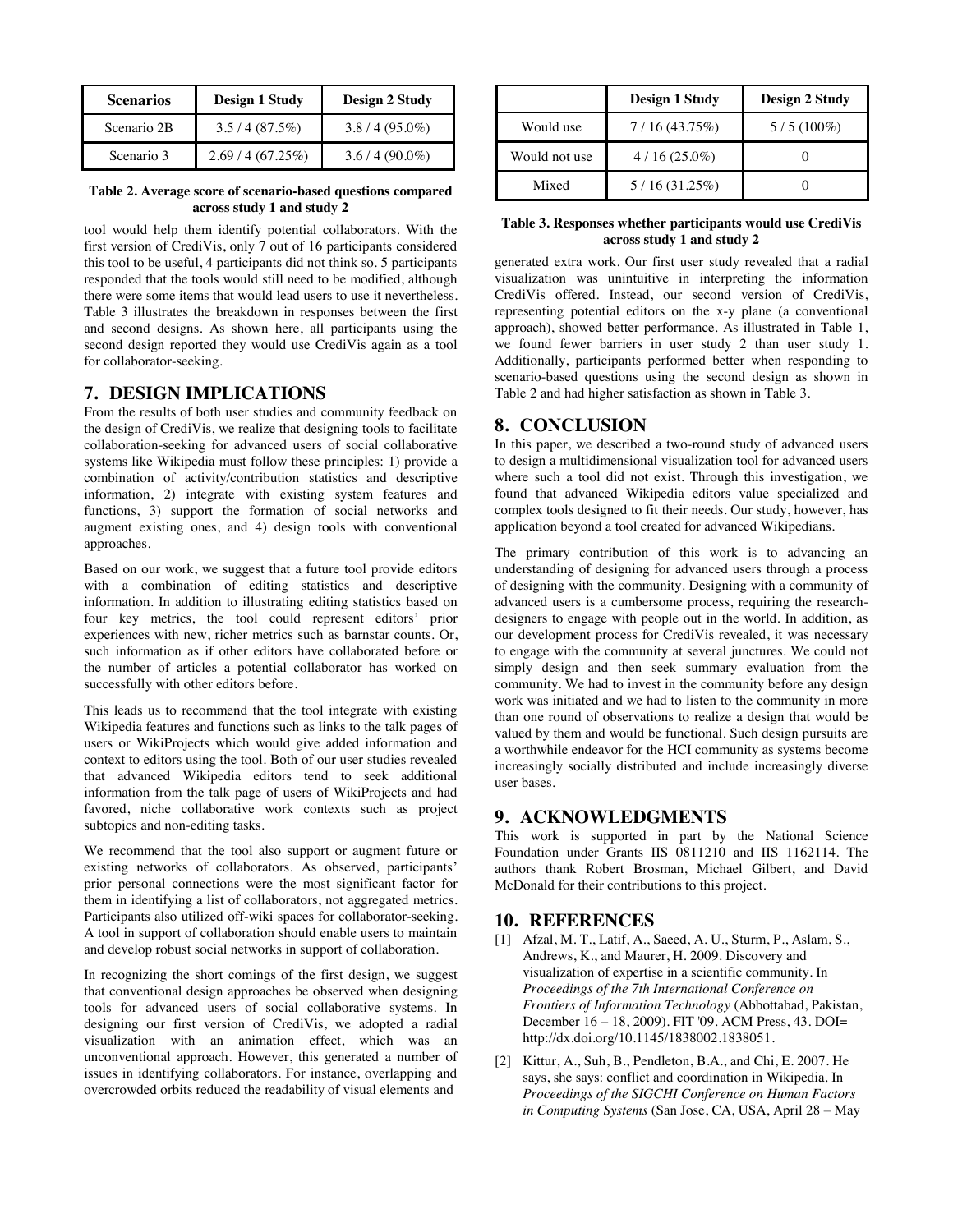03, 2007). CHI '07. ACM, New York, NY, USA, 453-462. DOI= http://dx.doi.org/10.1145/1240624.1240698.

- [3] Blackwell, A.F. 2006. The reification of metaphor as a design tool. *ACM Transactions on Computer-Human Interaction*. 13(4), 490-530. DOI= http://dx.doi.org/10.1145/1188816.1188820.
- [4] Cohen, S. and Ebel, L. 2013. Recommending collaborators using keywords. In *Proceedings of the 22nd International Conference on World Wide Web Companion* (Rio de Janeiro, Brazil, July 13 – 17, 2013). WWW '13 Companion. ACM Press, 959-962.
- [5] Costa, A. C. 2003. Work team trust and effectiveness. *Personnel review*, 32(5), 605-622. DOI= http://dx.doi.org/10.1108/00483480310488360.
- [6] DiMicco, J., Millen, D. R., Geyer, W., Dugan, C., Brownholtz, B., and Muller, M. 2008. Motivations for social networking at work. In *Proceedings of the 2008 ACM Conference on Computer Supported Cooperative Work* (San Diego, CA, USA, November 08 – 12, 2008)*.* CSCW '08. ACM Press, 711-720. DOI= http://dx.doi.org/10.1145/1460563.1460674.
- [7] Forte, A., Kittur, N., Larco, V., Zhu, H., Bruckman, A., and Kraut, R. E. 2012. Coordination and beyond: social functions of groups in open content production. In *Proceedings of the 2012 ACM Conference on Computer Supported Cooperative Work* (Seattle, WA, USA, February 11 – 15, 2012)*.* CSCW '12. ACM Press, 417-426. DOI= http://dx.doi.org/10.1145/2145204.2145270.
- [8] Heck, T. 2013. Combining social information for academic networking. In *Proceedings of the 2013 ACM Conference on Computer Supported Cooperative Work* (San Antonio, TX, USA, February 23 – 27, 2013)*.* CSCW '13. ACM Press, 1387-1398. DOI= http://dx.doi.org/10.1145/2441776.2441932.
- [9] Hung, Y. T., Dennis, A. R., and Robert, L. 2004. Trust in virtual teams: Towards an integrative model of trust formation. In *Proceedings of the 37th Annual Hawaii International Conference on System Sciences* (Big Island, HI, USA, January 05 – 08, 2004)*.* HICSS '04. ACM Press, 10042.1. DOI= http://dx.doi.org/10.1109/HICSS.2004.1265156
- [10] Jarvenpaa, S. L. and Leidner, D. E. 1998. Communication and trust in global virtual teams. *Journal of Computer-Mediated Communication* (1998), 3(4). DOI= http://dx.doi.org/10.1287/orsc.10.6.791.
- [11] Kriplean, T., Beschastnikh, I., and McDonald, D.W. 2008. Articulations of wikiwork: uncovering valued work in wikipedia through barnstars. In *Proceedings of the 2008 ACM Conference on Computer Supported Cooperative Work*  (San Diego, CA, USA, November 08 – 12, 2008)*.* CSCW '08. ACM, New York, NY, USA, 47-56. DOI= http://dx.doi.org/10.1145/1460563.1460573.
- [12] Langfred, C. 2004. Too much of a good thing? Negative effects of high trust and individual autonomy in selfmanaging teams. *Academy of Management Journal*, 47(3), 385. DOI= http://dx.doi.org/10.2307/20159588.
- [13] Lankton, N. K. and McKnight, D. H. 2011. What does it mean to trust facebook?: Examining technology and

interpersonal trust beliefs. *ACM SIGMIS Database* (2011), 42(2), 32-54. DOI= http://dx.doi.org/10.1145/1989098.1989101.

- [14] Li, Y., Li, H., Mèdche, A., and Rau, P. L. P. 2012. Are you a trustworthy partner in a cross-cultural virtual environment?: behavioral cultural intelligence and receptivity-based trust in virtual collaboration. In *Proceedings of the 8th International Conference on Intelligent Computing Theories and Applications* (Huangshan, China, July 25 – 29, 2012). ICIC '12. ACM Press, 87-96. DOI= http://dx.doi.org/10.1145/2160881.2160895
- [15] Lim, B. Y., Brdiczka, O., and Bellotti, V. 2010. Show me a good time: using content to provide activity awareness to collaborators with activity spotter. In *Proceedings of the 16th ACM International Conference on Supporting Group Work*  (Sanibel Island, FL, USA, November 07 – 10, 2010)*.* GROUP '10. ACM Press, 263-272. DOI= http://dx.doi.org/10.1145/1880071.1880115.
- [16] Mackinlay, J. 1986. Automating the design of graphical presentations of relational information. *ACM Transactions on Graphics.* 5(2), 110-141. DOI= http://dx.doi.org/10.1145/22949.22950.
- [17] McDonald, D. W. 2003. Recommending collaboration with social networks: a comparative evaluation. In *Proceedings of the SIGCHI Conference on Human Factors in Computing Systems* (Fort Lauderdale, FL, USA, April 05 – 10, 2003). CHI '03. ACM Press, 593-600. DOI= DOI=http://dx.doi.org/10.1145/642611.642714.
- [18] McDonald, D. W. and M. S. Ackerman. 2000. Expertise Recommender: A Flexible Recommendation System and Architecture. In *Proceedings of the 2000 ACM Conference on Computer Supported Cooperative Work* (Philadelphia, PA, USA, December 02 – 06, 2000)*.* CSCW '00. ACM Press, 231-240. DOI= http://dx.doi.org/10.1145/358916.358994.
- [19] Meyerson, D., Weick, K. E., and Kramer, R. M. 1996. Swift trust and temporary groups. In Thousand Oaks, CA: Sage (1996). DOI= http://dx.doi.org/10.4135/9781452243610.
- [20] Morgan J. T., Gilbert, M, McDonald, D. W., and Zachry, M. 2014. Editing beyond articles: diversity & dynamics of teamwork in open collaborations. In *Proceedings of the 2014 ACM Conference on Computer Supported Cooperative Work*  (Baltimore, MD, USA, February 15 – 19, 2014). CSCW '14. ACM Press, 550-563. DOI= http://dx.doi.org/10.1145/2531602.2531654.
- [21] Morris, S. A., Marshall, T. E., and Rainer Jr, R. K. 2002. Impact of user satisfaction and trust on virtual team members. *Information Resources Management Journal (IRMJ)*, 15(2), 22-30. DOI= http://dx.doi.org/10.4018/irmj.2002040103.
- [22] Pipek, V., Wulf, V., Johri, A. 2012. Bridging Artifacts and Actors: Expertise Sharing in Organizational Ecosystems. In *Proceedings of the 2012 ACM Conference on Computer Supported Cooperative Work* (Seattle, WA, USA, February 11 – 15, 2012)*.* CSCW '12. ACM Press, 261-282. DOI= http://dx.doi.org/10.1007/s10606-011-9138-y.
- [23] Reichling, T., Veith, M., and Volker Wulf, V. 2009. Expert Recommender: Designing for a Network Organization.